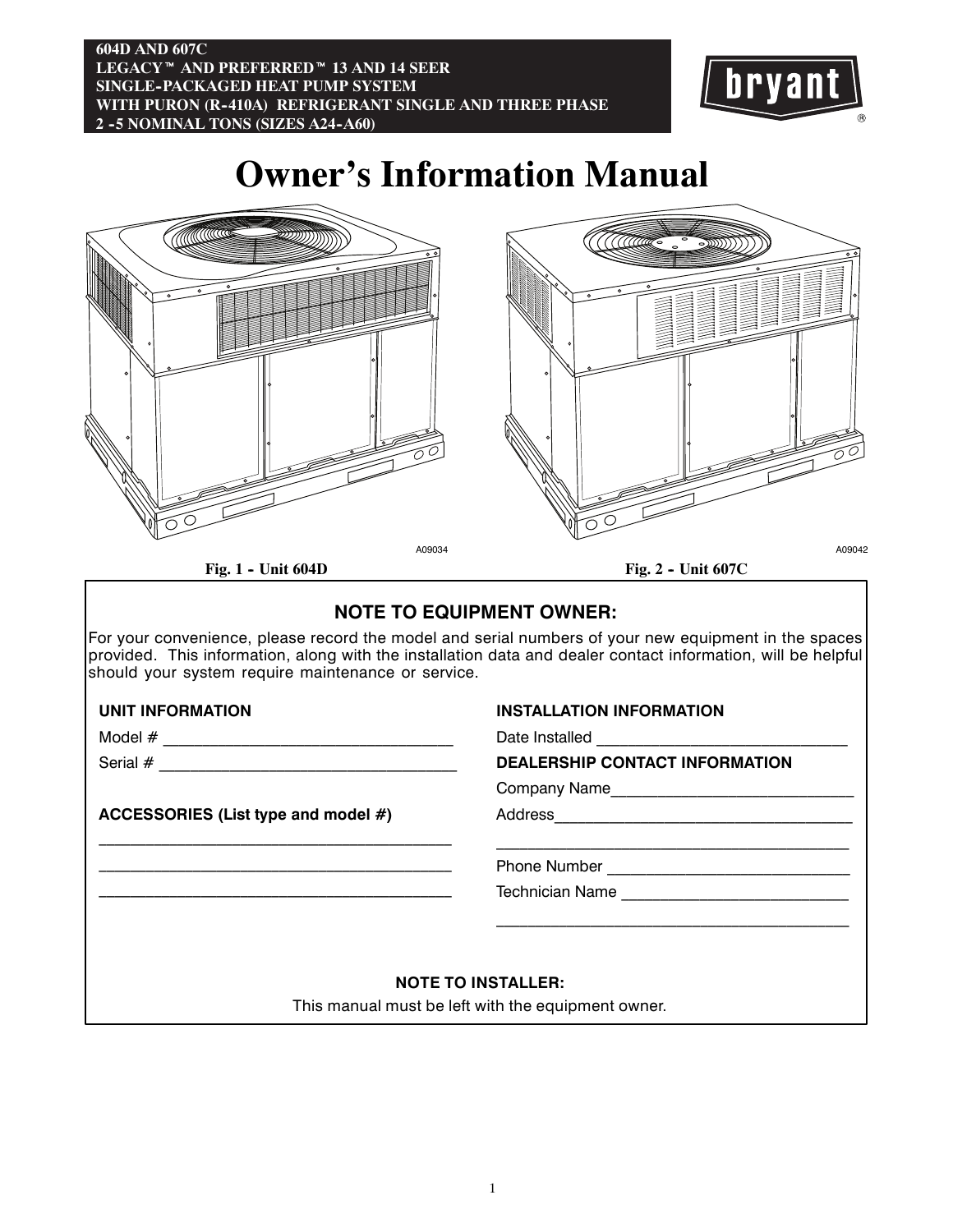### **SAFETY CONSIDERATIONS**

Improper installation adjustment, alteration, service, maintenance, or use can cause explosion, fire, electrical shock, or other conditions which may cause death, personal injury, or property damage. Consult a qualified installer, service agency, or your distributor or branch for information or assistance. The qualified installer or agency must use factory-authorized kits or accessories when modifying this product Refer to the individual instructions packaged with the kits or accessories when installing.

Follow all safety codes. Wear safety glasses, protective clothing, and work gloves. Use quenching cloth for brazing operations. Have a fire extinguisher available. Read these instructions thoroughly and follow all warnings or cautions included in literature and attached to the unit. Consult local building codes, the current editions of the National Electrical Code (NEC) NFPA 70.

In Canada refer to the current editions of the Canadian electrical Code CSA C22.1.

Recognize safety information. This is the safety-alert symbol  $\mathcal{L}$ . When you see this symbol on the unit and in instructions or manuals, be alert to the potential for personal injury. Understand these signal words; DANGER, WARNING, and CAUTION. These words are used with the safety-alert symbol. DANGER identifies the most serious hazards which **will** result in severe personal injury or death. WARNING signifies hazards which **could** result in personal injury or death. CAUTION is used to identify unsafe practices which **may** result in minor personal injury or product and property damage. NOTE is used to highlight suggestions which **will** result in enhanced installation, reliability, or operation.

**Note:** Installer: This manual should be left with the equipment user.

# **! WARNING**

### **FIRE, EXPLOSION, ELECTRICAL SHOCK HAZARD**

Failure to follow this warning could result in personal injury, death, and/or property damage.

Installation and servicing of this equipment can be hazardous due to mechanical and electrical components. Only trained and qualified personnel should install, repair, or service this equipment.

# **! WARNING**

### **FIRE,EXPLOSION,ELECTRICAL SHOCK HAZARD**

Failure to follow this warning could result in personal injury, death or property damage.

Do not use this unit if any part has been under water. Immediately call a qualified service technician to inspect the unit and to replace any part of the control system which has been under water.

# **! WARNING**

### **ELECTRICAL SHOCK HAZARD**

Failure to follow this warning could result in personal injury or death.

Before performing recommended maintenance, be sure the main power switch to unit is turned off and a lock-out tag is installed.

# **! CAUTION**

### **CUT HAZARD**

Failure to follow this caution may result in personal injury.

Sheet metal parts may have sharp edges or burrs. Use care and wear appropriate protective clothing, safety glasses and gloves when handling parts and servicing furnaces.

### **OPERATING YOUR UNIT**

The operation of your heat pump system is controlled by the indoor thermostat. You simply adjust the thermostat and it maintains the indoor temperature at the level you select. Most thermostats of heat pump systems have 3 controls: a temperature control selector, a FAN control, and a SYSTEM or MODE control. Refer to your thermostat owner's manual for more information.

To better protect your investment and to eliminate unnecessary service calls, familiarize yourself with the following facts:

- 1. During heating, increasing the desired temperature setting more than 2°F (1.1°C) may cause the supplemental heaters to be turned on for a short period of time to satisfy the demand. Needless use of the supplementary heat reduces potential energy savings.
- 2. Ice or frost tends to form on the coil during winter heating operation. Your unit is designed to automatically melt the ice. **When in this defrost cycle, it is normal for steam or fog to rise from the outdoor unit, and for water to drain from the outside of unit.** Do not be alarmed!

### **To start the unit:**

- 1. Turn on the electrical power supply to unit.
- 2. Set MODE control to desired mode and select temperature.

### **To shut off unit:**

**Note:** If the unit is being shut down because of a malfunction, call your dealer as soon as possible.

- 1. Set system MODE control to OFF.
- 2. Turn off the electrical power supply to unit.

### **Cooling Mode**

With the SYSTEM or MODE control set to COOL, your unit will run in cooling mode until the indoor temperature is lowered to the level you have selected. On extremely hot days, your unit will run for longer periods at a time and have shorter "off" periods than on moderate days.

### **Heating Mode**

With the SYSTEM or MODE control set to HEAT, your unit will run in heating mode until the room temperature is raised to the level you have selected. Of course, your unit will run for longer periods to maintain a comfortable environment on cooler days and nights than on moderate ones.

#### **Supplemental Heat**

Your unit is your primary heating source. Your system may also be equipped with a supplemental heating source such as electric heat. On cold days and nights, your system will automatically turn on the supplemental heat, as needed, in order to maintain the level of comfort you have selected.

When your heat pump needs additional heat to keep you comfortable your thermostat will turn on the supplemental heat (if equipped).

### **Defrost Mode**

When your unit is providing heat to your home or office and the outdoor temperature drops below 45°F (7.2°C), moisture may begin to freeze on the surface of the coil. If allowed to build up,this ice would impede airflow across the coil and reduce the amount of heat ab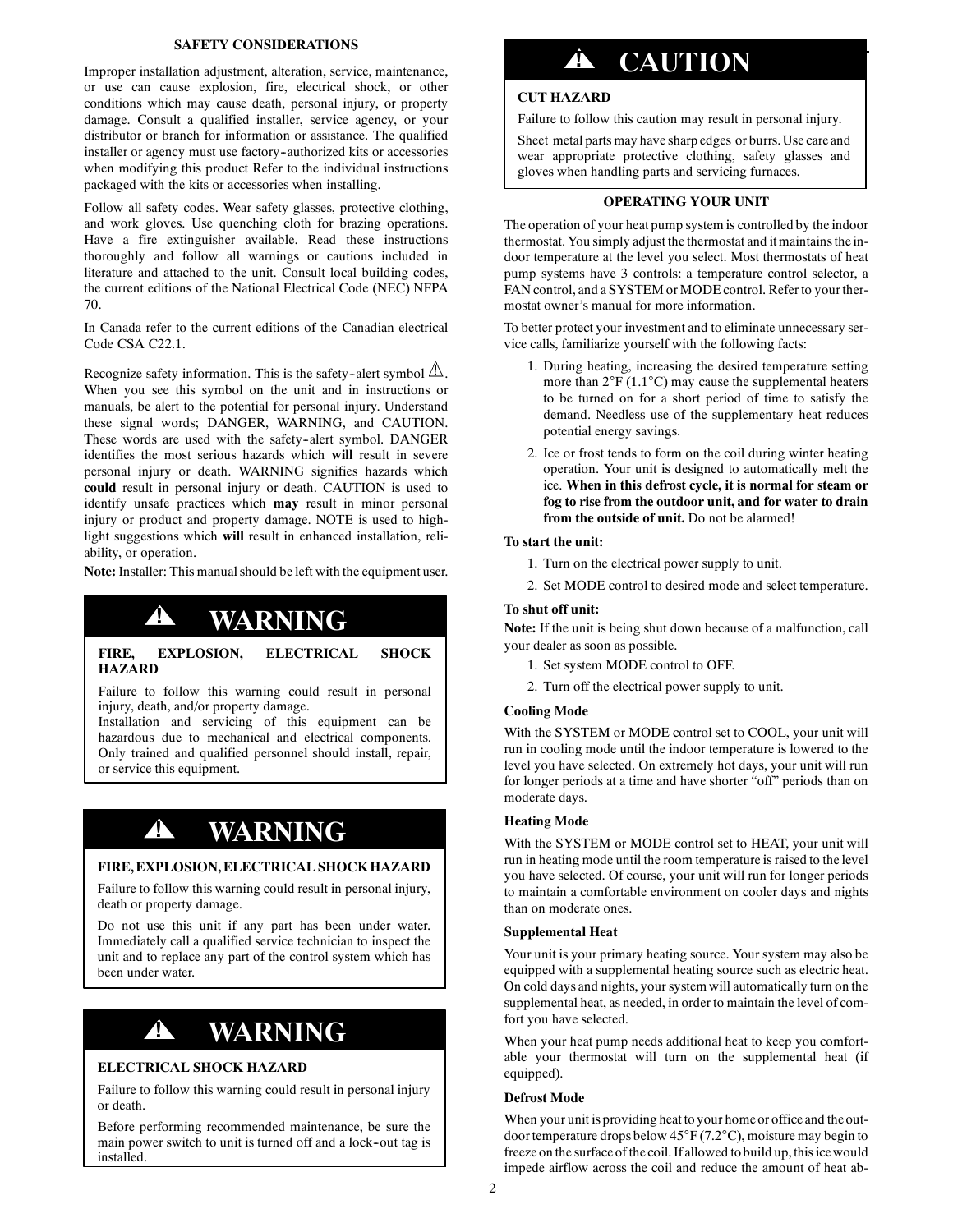sorbed from the outside air. So, to maintain energy-efficient operation, your unit has an automatic defrost mode.

The defrost mode starts at a preset time interval of 60 minutes, although, it may be reset to 30, 90 or 120 minutes. Defrost will start at the preset time only if the ice is sufficient to interfere with normal heating operation.

After the ice is melted from the coil, or after a maximum of 10 minutes in defrost mode, the unit automatically switches back to normal heating operation.

Do not be alarmed if steam or fog appears at the outdoor unit during defrost mode. Water vapor from the melting ice may condense into a mist in the cold outside air.

During certain weather conditions such as heavy snow and freezing rain it is not uncommon for ice to build up on the unit grille. This is normal for these weather conditions. Do not attempt to remove the ice from the unit grille. This condition will not affect the proper function of the unit and will clear within a few days.

### **Emergency Heating Mode**

In the event of primary unit heat failure, the emergency heat mode allows your supplemental heating source to keep your home or office warm until your unit can be serviced. Contact your dealer in the event of primary unit heat failure.

### **MAINTENANCE AND SERVICE**

This section discusses maintenance that should be performed by your dealer and care you, as the owner, may wish to handle for your new unit.

#### **Routine Maintenance**

All routine maintenance should be handled by skilled, experienced personnel. Your dealer can help you establish a standard procedure.

To assure proper functioning of the unit, flow of condenser air must not be obstructed from reaching the unit. Clearance from the top of the unit is 48 in. (1219 mm). Clearance of at least 36 in. (914 mm) is required on sides except the power entry side (42 in. clearance) (1067 mm) and the duct side (12 in. minimum clearance) (305 mm).

#### **Maintenance and Care for the Equipment Owner**

Before proceeding with those things you might want to maintain yourself, please carefully consider the following:

## **! WARNING**

#### **FIRE, EXPLOSION, ELECTRICAL SHOCK, CUT HAZARD**

Failure to follow this warning could result in personal injury, death or property damage.

- 1. TURN OFF ELECTRICAL POWER TO YOUR UNIT BEFORE SERVICING OR PERFORMING MAINTENANCE AND INSTALL A LOCK-OUT TAG.
- 2. When removing access panels or performing maintenance functions inside your unit, be aware of sharp sheet metal parts and screws. Although special care is taken to reduce sharp edges to a minimum, be extremely careful when handling parts or reaching into the unit.

### Air Filters

The air filter(s) should be checked every 3 or 4 weeks and changed or cleaned whenever it becomes dirty. Dirty filters produce excessive stress on the blower motor and can cause the motor to overheat and shut down.

This unit must have an air filter in place before it can be operated. These filters should be located in at least one of two places. In many applications, the installer will provide return air filter grilles mounted on the wall or ceiling of the conditioned structure. In the

instance of filter grilles, the filters can simply be removed from the grille and replaced.

The other typical application is an accessory filter rack installed inside the unit itself. The following information is given to assist in changing filters used in these internal filter racks.

Table 1 indicates the correct indoor filter size for your unit. Refer to Fig. 3 to access filters installed in the accessory filter rack. If using an Accessory Filter Rack, refer to the Installation Instructions provided with it for correct filter sizes and quantities.

**Table 1—Air Filters Located Inside Unit (For Replacement Purposes)**

| Unit Size   | Filter Size in. (mm) |
|-------------|----------------------|
| A24         | 20x20x1 (508x508x25) |
| A30         | 20x24x1 (508x610x25) |
| $A36 - A42$ | 24x30x1 (610x762x25) |
| A48-A60     | 24x36x1 (610x914x25) |

To replace or inspect filters in accessory filter rack:

- 1. Remove the filter access panel (See Fig. 3) using a 5/16-in. nut driver.
- 2. Remove the filter(s) by pulling it out of the unit. If the filter(s) is dirty, clean or replace with a new one.

When installing the new filter(s), note the direction of the airflow arrows on the filter frame.

If you have difficulty locating your air filter(s) or have questions concerning proper filter maintenance, contact your dealer for instructions.When replacing filters, always use the same size and type of filter that was supplied originally by the installer.



A09044

Fig. 3 - Accessory Filter Rack Access Panel

# **! WARNING**

### **FIRE AND UNIT OPERATION HAZARD**

Failure to follow this warning could result in personal injury, death or property damage.

Never operate your unit without filters in place. An accumulation of dust and lint on internal parts of your unit can cause loss of efficiency.

### Fans and Fan Motor

Periodically check the condition of fan wheels and housings and fan--motor shaft bearings.Contact your dealer forthe required annual maintenance.

### Indoor and Outdoor Coils

Cleaning of the coils should only be done by qualified service personnel. Contact your dealer for the required annual maintenance.